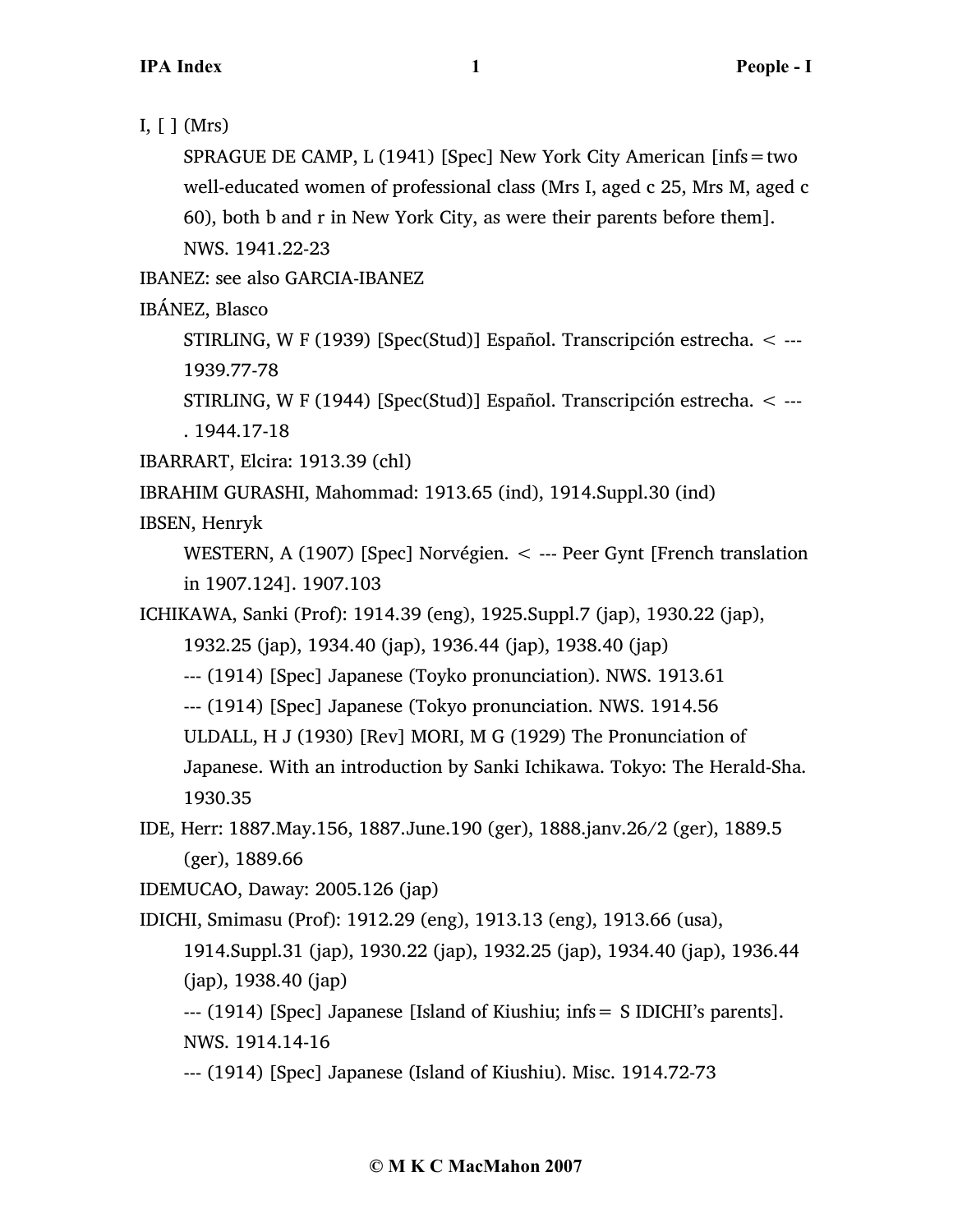IFE, [ ] (Mrs): 1909.70 (eng), 1910.8 (eng), 1911.15 (eng), 1912.29 (eng), 1913.13 (eng), 1913.66

IIVONEN, Antti K (Prof): 1981.93 (fin), 1990.ii.58 (fin), 1994.51 (fin), 1998.128 (fin), 2000.117 (fin), 2005.125 (fin)

KLOSTER-JENSEN, Martin (1991) Letter to the Editor  $[=$  [h] as a glottal fricative]. 1991.42. [See also --- 1992.61-63.]

--- (1992) How [h] became a glottal fricative: comments on the letter by Martin Kloster-Jensen in JIPA 21 (1991) [=1991.42]. 1992.61-63

--- (1994) A psychoacoustical explanation for the number of major IPA vowels. 1994.73-90

--- & HARNUD, Huhe (2005) Acoustical comparison of the monophthong systems in Finnish, Mongolian and Udmurt [infs= 1 speaker of each language]. 2005.58-71

IKEKEONWU, Clara I (Mrs): 1981.93 (nig), 1990.ii.58 (nig), 1994.51 (nig), 1998.128 (nig)

--- (1991) Igbo [standard educated pronunciation; incl NWS]. 1991.99-101

IKEURA, Sadahiko (Prof): 1967.44 (jap), 1972.Suppl.7 (jap), 1975.Suppl.10 (jap), 1978.Suppl.10 (jap), 1981.Suppl.10 (jap), 1990.ii.58 (jap), 1994.51 (jap), 1998.128 (jap), 2000.117 (jap), 2005.126 (jap)

ILES, L A (Capt): 1953.25 (eng), 1955.24 (eng), 1955.Suppl.iii (eng), 1961.24 (sco), 1961.Suppl.iv (eng), 1972.Suppl.12 (sco), 1975.Suppl.16 (sco), 1978.Suppl.17 (sco)

ILIACHENKO, [ ] (Miss): 1907.89 (rus), 1908.24 (rus), 1909.26 (rus), 1910.25 (rus)

ILLING, G

[--- : marriage to Hermine Gartner]. 1910.59

ILLINGWORTH, W: 1912.78 (aus), 1913.42 (aus), 1914.Suppl.32 (aus)

ILVONEN, Eero: 1913.32 (fin), 1914.Suppl.22 (fin)

IMBERG, Heikki: 1897.74 (fin), 1898.19 (fin)

IMMELEN, C: 1909.93 (ger), 1909.114 (ger), 1910.14 (ger), 1911.22 (ger),

1912.37 (ger), 1913.21 (ger), 1913.127 (ger), 1914.Suppl.13 (ger),

1930.14 (ger), 1932.16 (ger), 1934.31 (ger)

IMPERIO: see D'IMPERIO

## **© M K C MacMahon 2007**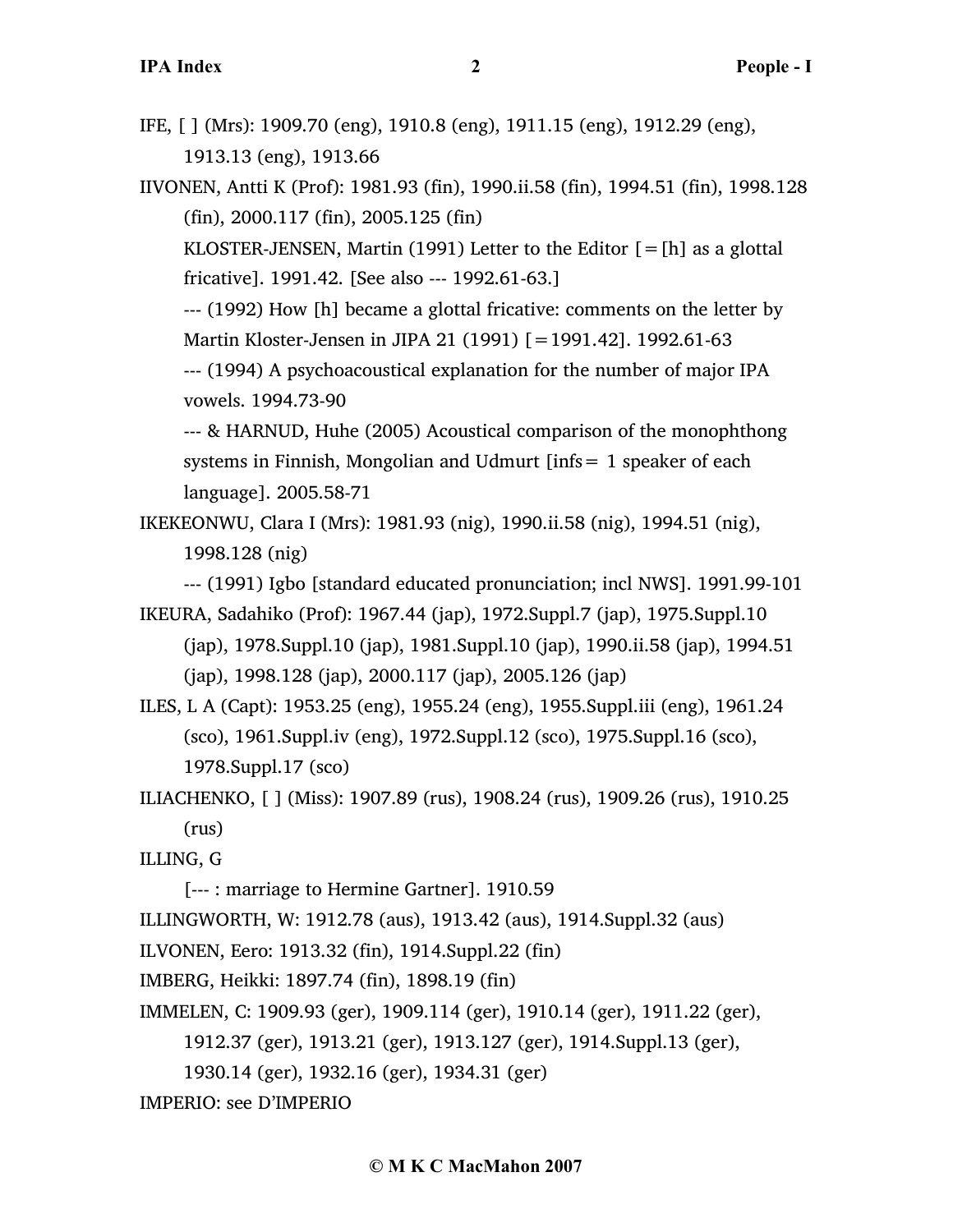IMPIVAARA, Heikki: 1913.32 (fin), 1914.Suppl.22 (fin)

ING, Roseller Ortega (Dr): 1968.43 (tha)

--- (1967) A brief outline of Chabacano phonology [Zamboanga, Mindanáo, Philippines]. NWS. 1967.26-33

INGEMANN, Frances (Dr): 1975.48 (usa), 1975.Suppl.20 (usa), 1978.Suppl.21 (usa), 1981.Suppl.21 (usa), 1990.ii.58 (usa), 1994.51 (usa), 1998.128 (usa), 2000.117 (usa), 2005.129 (usa)

NICOLAIDIS, Katerina (2006) IPA Life Membership: ---. 2006.133

INGHAM, P B: 1904.157 (cis), 1905.6 (cis), 1905.122 (eng), 1906.7 (eng), 1906.94 (eng), 1907.8 (eng), 1908.8 (eng), 1909.8 (eng), 1910.8 (eng), 1911.15 (eng), 1911.163 (eng), 1912.29 (eng), 1913.13 (eng), 1913.151 (eng), 1914.Suppl.7 (eng), 1925.Suppl.7 (eng), 1928.84 (eng), 1930.12 (eng), 1930.73

INGHAM, Percy B: IPA exam result (German). 1909.43

- INGLIS, A Miller: 1899.33 (eng), 1900.janv.6 (eng), 1901.6 (eng), 1902.6 (eng), 1903.7 (eng), 1904.6 (eng), 1905.6 (eng), 1906.7 (eng), 1907.8 (eng), 1908.8 (eng), 1909.8 (eng), 1910.8 (eng), 1911.15 (eng), 1912.29 (eng), 1913.13 (eng), 1914.Suppl.7 (eng), 1925.Suppl.7 (eng), 1930.12 (eng),
- 1932.15 (eng), 1934.30 (eng), 1936.36 (eng), 1938.32 (eng), 1940.21 INGLIS, John A: 1943.16 (sco), 1945.18 (sco), 1968.22 (sco)

INGMAN, [ ] (Frk): 1888.April.169/25 (fin), 1889.5 (fin), 1889.66

INGOLD: see LIZÉ-INGOLD

INGRAHAM, [ ]: 1900.126 (fra), 1901.3 (fra), 1902.3 (fra), 1902.51

INGRAM, John C L (Dr): 1988 (aus) [IPA-Rec], 2005.125 (aus)

- INGVARSSON, Arni G: 1998.128 (swe)
- INOUYE, Susan B (Ms): 1994.51 (usa), 1998.128 (usa)
- INVESTAID, London (eng): 1989 [IPA-Rec]
- INVREA, A F: 1914.Suppl.19 (ita)
- INVREA, Giuseppe: 1913.109 (ita), 1914.Suppl.19 (ita)
- INVREA, Raphael (Dr): 1912.44 (ita), 1913.28 (ita), 1914.Suppl.19 (ita),
	- 1925.Suppl.7 (ita), 1928.65 (ita), 1929.42 (ita), 1930.15 (ita), 1932.18
	- (ita), 1932.48 (ita), 1934.33 (ita), 1936.38 (ita), 1938.34 (ita), 1946.41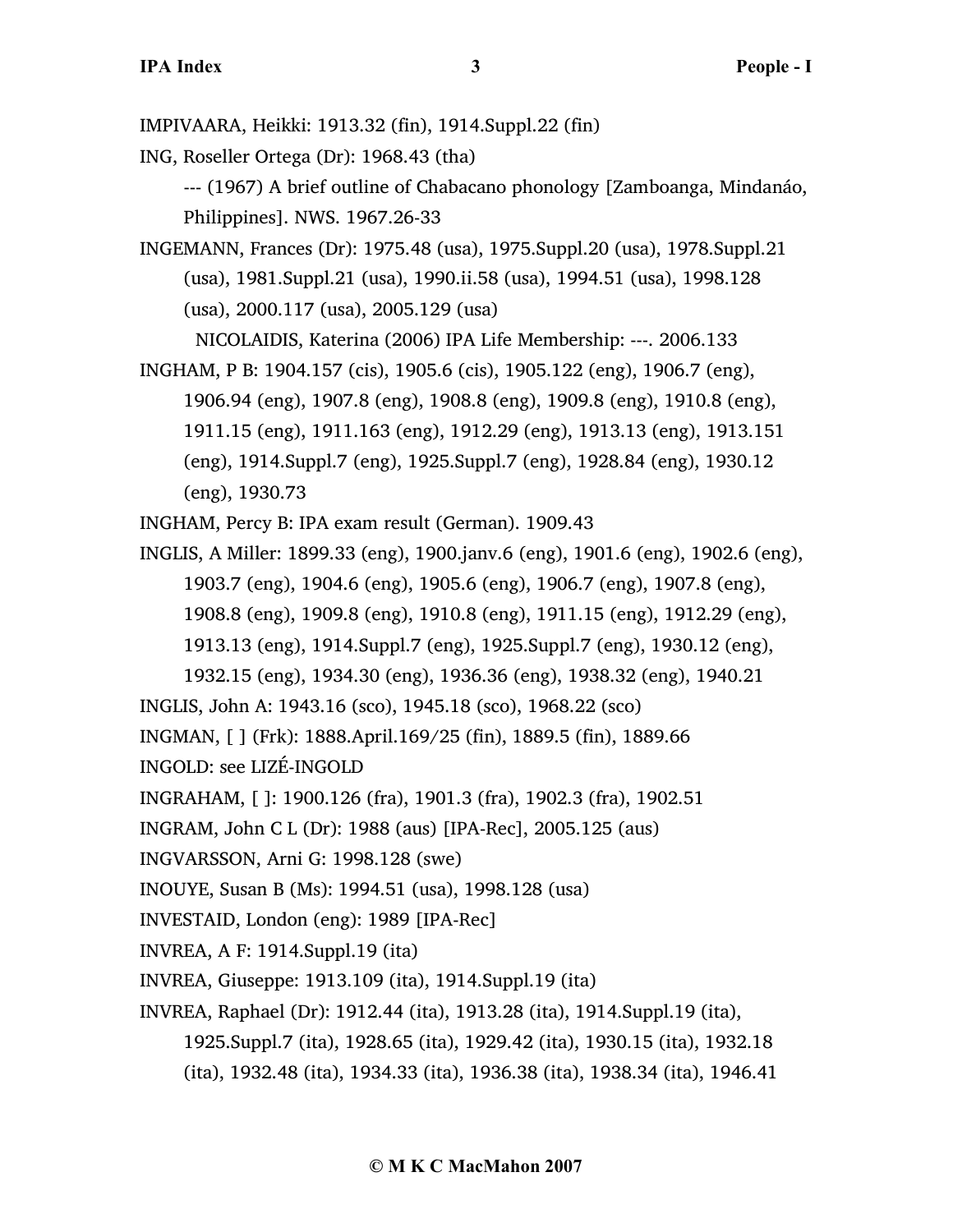--- (1913) [Rev] PICHON, J E (1911) Leçons pratiques de vocabulaire, de syntaxe et de lecture littéraire. Avec de nombreuses illustrations et un appendix: les modes et les temps des verbes français. Freiburg (Baden): J Bielefeld. 1913.99

--- (1913) [Rev] PICHON, J E (1911) Premières leçons de vocabulaire et d'élocution. Freiburg: J Bielefeld. 1913.99

--- (1913) [Rev] PICHON, J E & SÄTTLER, [ ] (1910) Deutsches Lese- und Redebuch. Freiburg (Baden): J Bielefeld. 1913.99

--- (1913) [Rev] PICHON, J E & SÄTTLER, [ ] (1913) Deutsches Leben. Nach ausgewählten Lesestücken. Freiburg: J Bielefeld. 1913.99

--- (1913) [Rev] SCHOCH, A D & KRON, R (1912) The Little Yankee; a handbook of idiomatic American English treating of the daily life, customs and institutions of the Uni ted States; with the vocabulary of the spoken language incorporated in the text. Freiburg (Baden): J Bielefeld. 1913.99 --- (1922) [Spec(Stud)] Italiano. Il principe e il boscaiolo. 1922 Textes pour nos élèves 2, 1922.9

--- (1936) La pronuncia settentrionale dell' italiano [=comparison of

Northern (inf Genoa, Turin) and Central Italian; incl NWS]. 1936.6-9 IPARRAGUIRRE, F F

[Publications Exchanged]. 1888.May.207/39

[death]. 1889.70

IPSEN, Georgine (Frk): 1901.121 (den), 1902.16 (den), 1903.16 (den), 1904.14 (den), 1905.14 (den), 1912.91 (den), 1913.29 (den), 1914.Suppl.20 (den)

IRMER, Karl: 1904.86 (ger), 1905.9 (ger), 1906.11 (ger), 1907.13 (ger), 1908.13 (ger), 1909.14 (ger), 1910.14 (ger), 1911.22 (ger), 1911.132, 1911.163 (ger), 1912.37 (ger), 1913.21 (ger), 1914.Suppl.13 (ger)

--- (1909) [Rev] MICHAELIS, H & PASSY, P (1908) Haberlands

Unterrichtsbriefe für das Selbststudium lebender Fremdsprachen mit der Aussprachebezeichnung des Weltlautschriftvereins. Französischer Cursus. Leipzig: E Haberland. 1909.128-131

PASSY, P (1913) [Rev] --- (1912) Französische und englische Sprache. Leipzig: E Wunderlich. 1913.72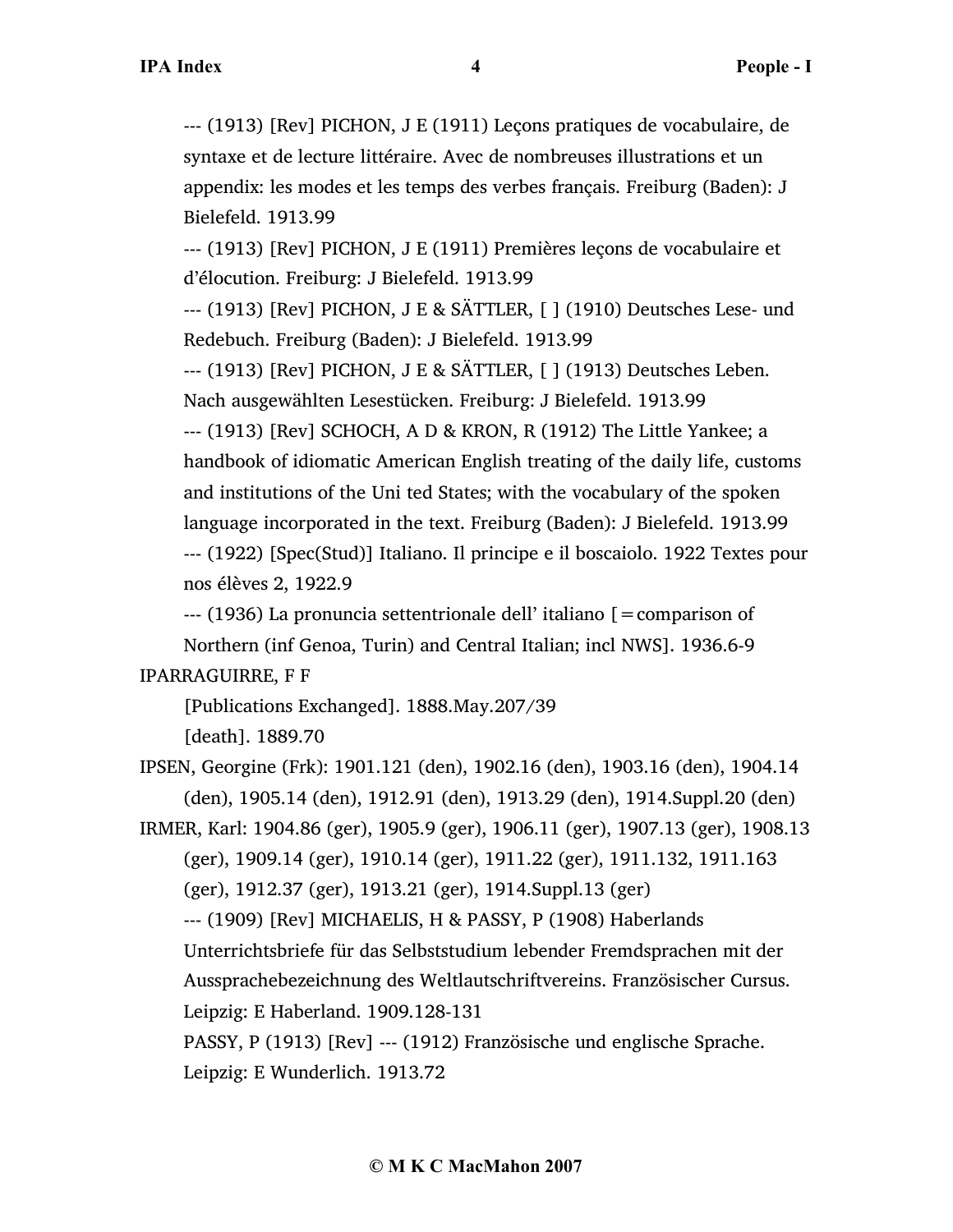IRONSIDE, Jean (Miss): 1951.50 (eng), 1952.Suppl.iii (eng), 1955.Suppl.iii (eng), 1961.Suppl.iv (eng), 1968.43 (eng), 1972.Suppl.12 (eng), 1975.Suppl.16 (eng), 1978.Suppl.17 (eng) --- : IPA exam result (English). 1934.84 --- (1963) [Rev] COLSON, G (1963) Voice Production and Speech. London: Museum Press. 1963.37 IRURTZUN, Aritz: 2005.127 (spa) IRVINE, J H (Dr) SPRAGUE DE CAMP, L (1939) [Spec] Virginia American [inf= ---, b & r Charlottesville, Albemarle County, central Virginia; parents from Shenandoah Valley, West Virginia]. NWS. 1939.72 IRVINE, T (Miss): 1934.114 (usa), 1936.41 (usa) IRVING, Washington [Spec(Stud)] English. Country Life in England. 1891.82-83 [Spec(Stud)] English. Country Life in England (continued). 1891.91 JONES, D (1911) [Spec(Stud)] English. A Passage from Christmas Eve  $\leq$  ---Sketch Book of Geoffrey Crayon, Gent. 1911.86 ISA, J S A: 1990.ii.58 (eng), 1998.128 (eng) ISAČENKO ~ ISSATSCHENKO, A V (Prof): 1948.31 (cze), 1949.11 (cze), 1952.Suppl.i (cze), 1955.Suppl.i (cze), 1958.24 (cze), 1961.Suppl.i (cze), 1965.17 (cze), 1969.23 (usa), 1972.Suppl.1 (aur), 1975.Suppl.3 (aur) [Result of election to fill vacancies on the Council]. 1949.6-7 ISAKA, Tatsujiro: 1925.Suppl.8 (jap) ISBELL, M (Miss): 1925.Suppl.8 (usa) ISEI-JAAKKOLA, Toshiko (Dr): 2005.125 (fin) ISENSEE, [ ] (Miss): 1910.66 (ger), 1911.22 (ger), 1912.37 (ger), 1913.21 (ger), 1913.111 ISHIGURO, R [Phonetic Society established in Tokyo; secretary: --- ]. 1927.44 ISHIHAMA, J: 1914.39 (jap) ISHIHARA, Takeshi (Mr): 2005.128 (eng)

ISKRA, S (Mlle): 1896.9 (auh), 1897.25 (auh), 1898.12 (auh), 1899.13 (auh),

1900.janv.14 (auh), 1901.15 (auh), 1902.13 (auh), 1903.13 (auh), 1903.30

## **© M K C MacMahon 2007**